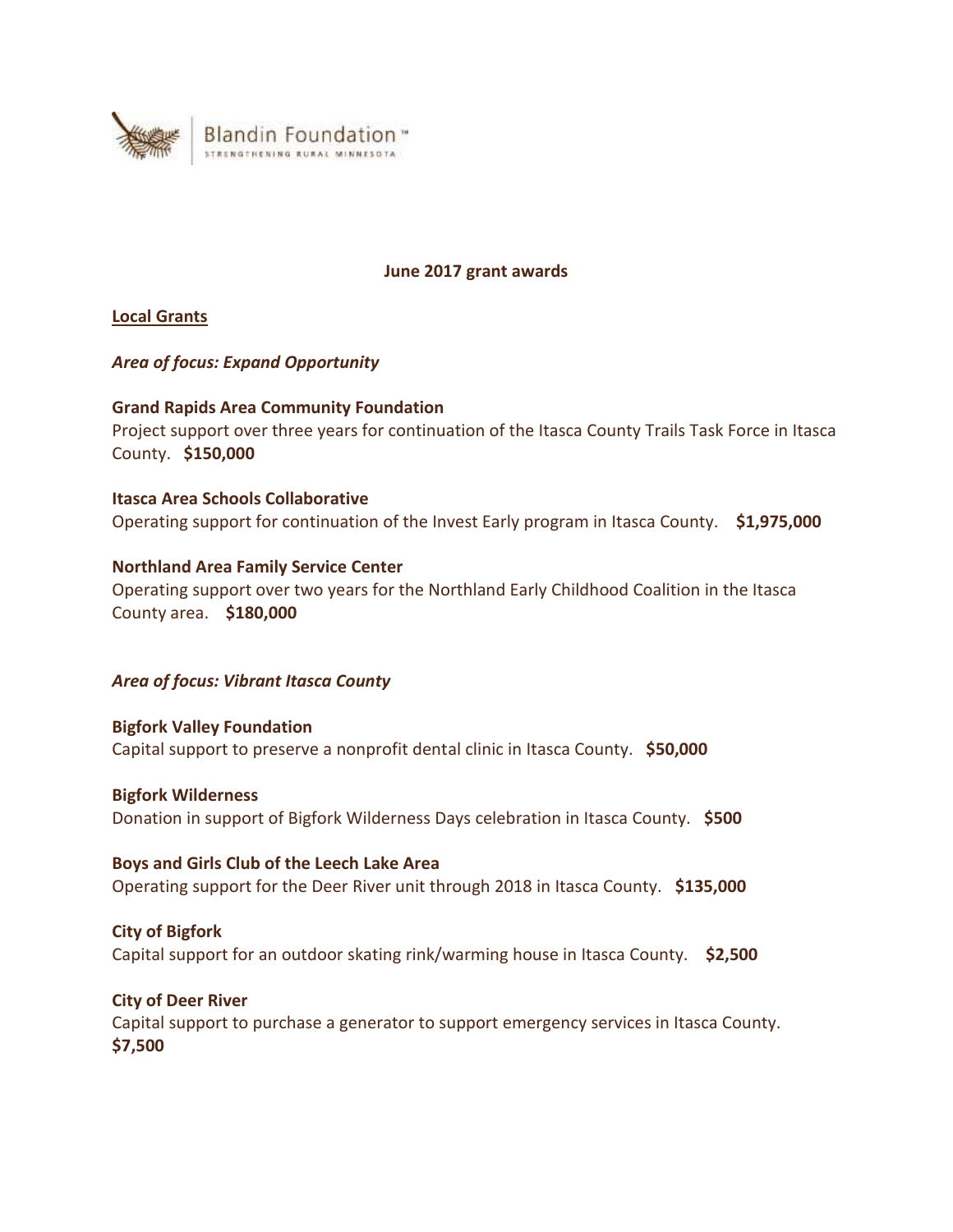#### **Civil Air Patrol**

Donation in support of the activities of the Civil Air Patrol, Grand Rapids Squadron, in Itasca County. **\$500**

### **Cooperative Solutions**

Project support for transition and relocation of services in Itasca County. **\$3,660**

#### **Deer River Area Health Care Foundation**

Donation in support of the planning stage of a Community Wellness Center for the Deer River area in Itasca County. **\$1,000**

**Edge of the Wilderness Community Center** Project support for 2017 performances and events in Itasca County. **\$9,000**

**Grand Rapids Summer Celebration** Donation in support of the 2017 Tall Timber Days festival in Itasca County. **\$1,000**

**Independent School District 316** Donation in support of the Greenway 2017 Post Prom event in Itasca County. **\$500**

**Independent School District 318** Donation in support of Bigfork Elementary School's Community Work Day in Itasca County. **\$500**

## **Independent School District 318**

Operating support over two years for continued assistance of Baby Steps Boutique in the Itasca County area. **\$165,000**

**Independent School District 318** Donation in support of Grand Rapids High School 2017 Post Prom event in Itasca County. **\$750**

#### **Independent School District 319**

Capital support to purchase computers for the Nashwauk Public/School Library in the Itasca County. **\$2,000**

## **Independent School District 319**

Donation in support of Nashwauk-Keewatin High School's 2017 post prom event in Itasca County. **\$500**

#### **ISD 317 Deer River**

Project support to conduct a Full Service Community Schools needs assessment in the Itasca County area. **\$40,000**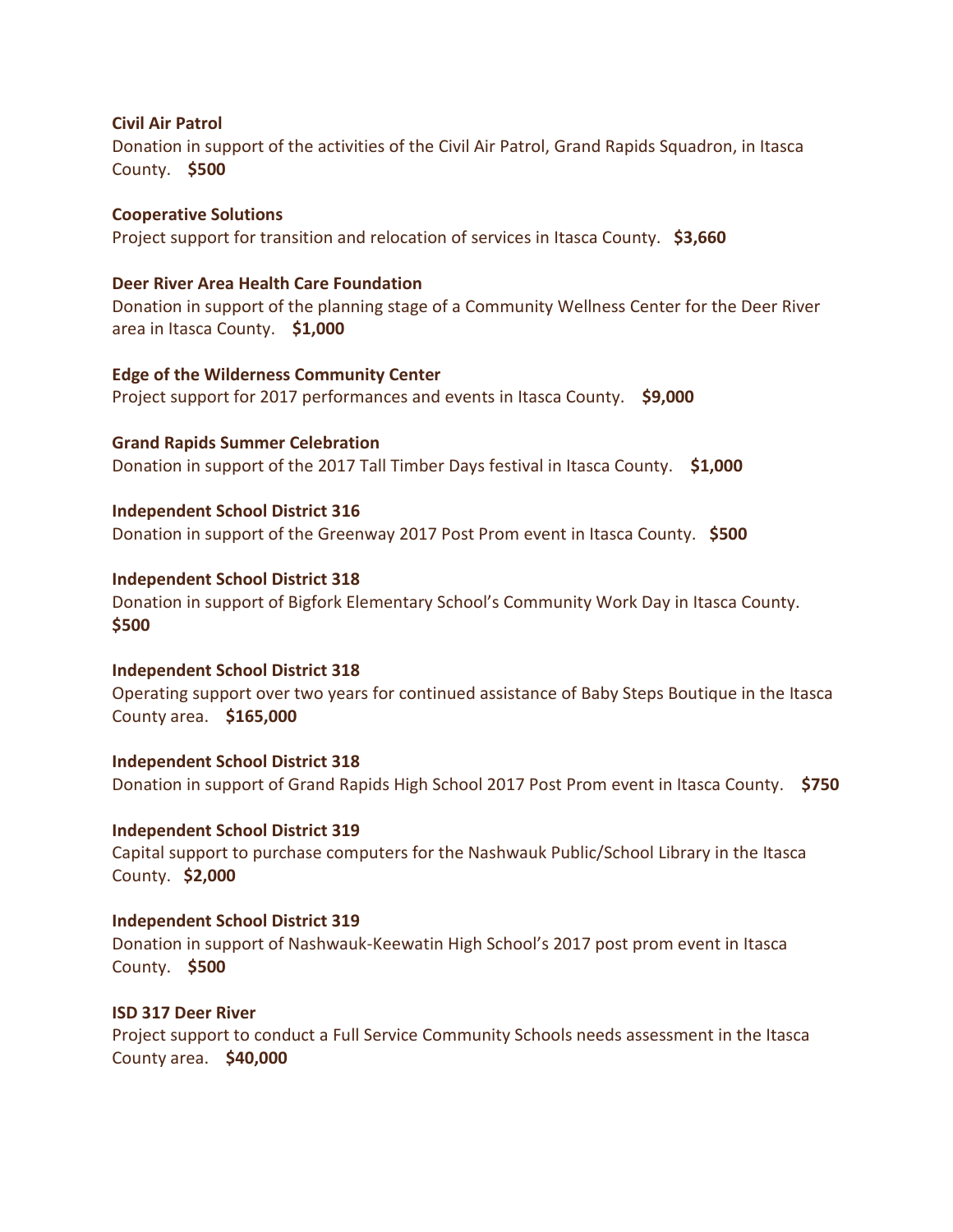#### **Itasca Community College Foundation**

Project support for planning funds to construct a Student Union on the Itasca Community College campus in the Itasca County area. **\$25,000**

## **Judy Garland Children's Museum**

Donation in support of the 2017 Judy Garland Festival in Itasca County. **\$1,000**

## **Northome Community Food Shelf**

Operating support and fresh food product for the Northome Community Food Shelf in Itasca County. **\$10,000**

## **Reif Arts Council**

Operating and programming support over two years for the Reif Center in the Itasca County area. **\$340,000**

## **Rural Minnesota**

## *Area of focus: Expand Opportunity*

## **African Development Center**

Program-related investment for a small business loan program to assist African immigrant entrepreneurs in rural Minnesota. **\$200,000**

## **Boys and Girls Club of the Leech Lake Area**

Operations support to provide bridge funding in rural Minnesota. **\$49,000**

## **Bug-O-Nay-Ge-Shig School**

Donation in support of youth activities at Bug-O-Nay-Ge-Shig school in rural Minnesota. **\$500**

## **Dakota Wicohan**

Project support for a master-apprentice art program as part of the Blandin Leadership Grants Program in rural Minnesota. **\$2,500**

## **Enterprise Minnesota**

Project support for the 2017 State of Manufacturing Survey in rural Minnesota. **\$5,000**

## **Family Safety Network of Cass County Inc.**

Donation for a symposium called "One Load at a Time" focusing on raising awareness and combating sex trafficking and sexual violence on the Leech Lake Reservation in rural Minnesota. **\$500**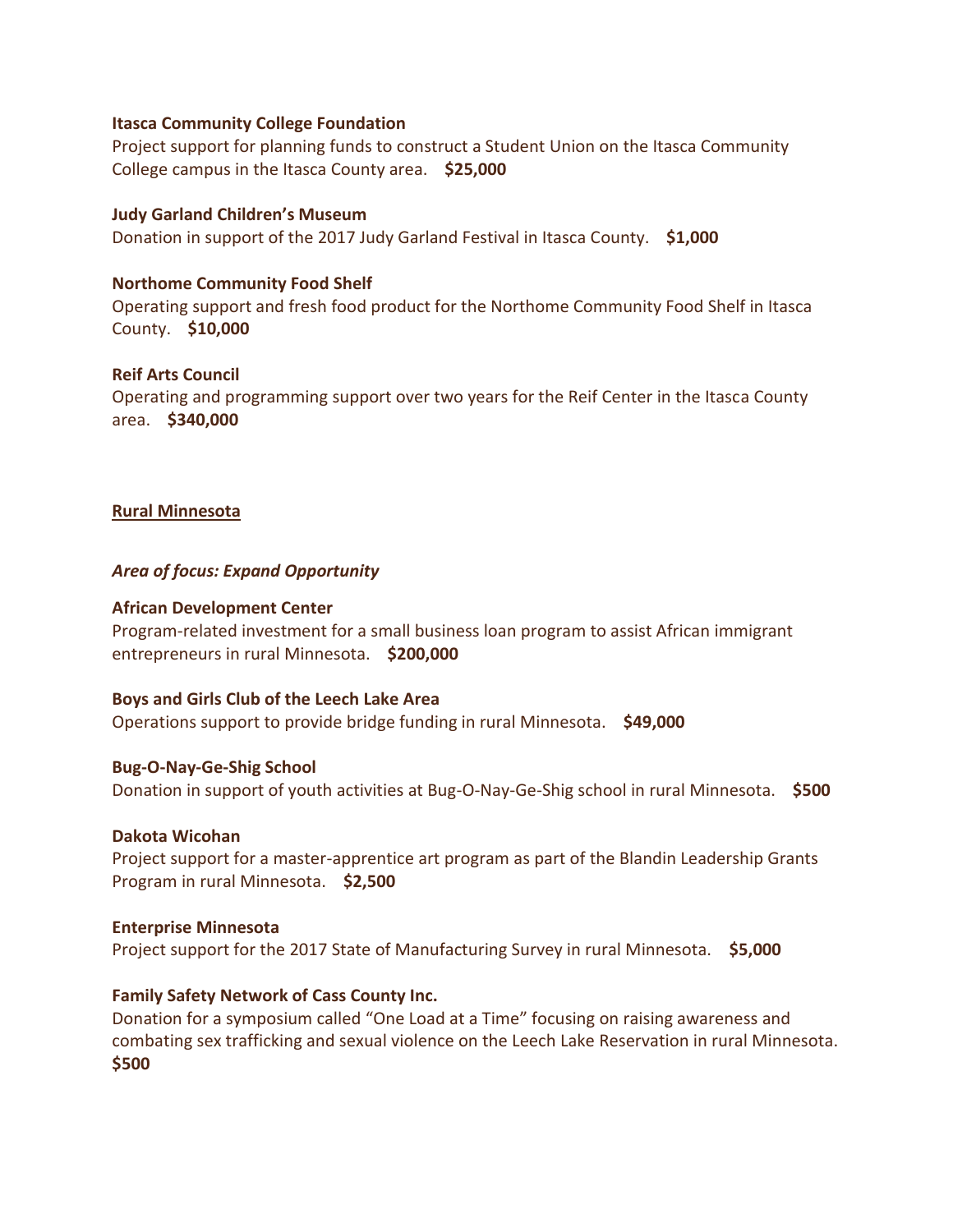### **Immigrant Law Center of Minnesota**

Operating support to provide legal services and education for immigrants in rural Minnesota. **\$150,000**

#### **Interfaith Action of Greater Saint Paul**

Donation for sponsorship of the Minnesota Council on Foundation's briefing on poverty in rural Minnesota. **\$1,000**

## **Longville Area Community Choir**

Donation for the Music in the Park series for the Longville, Remer and surrounding communities in the Itasca County area. **\$500**

#### **Meeker County**

Project support for the Meeker County Broadband and Advance Technology Feasibility Study as part of the Broadband Program in rural Minnesota. **\$25,000**

#### **Minnesota Council of Nonprofits Inc.**

Project support for 2017 membership assistance in rural Minnesota. **\$1,600**

#### **Minnesota Council of Nonprofits Inc.**

Project support for sponsorship of the Minnesota Council of Nonprofits' 2017 annual conference in rural Minnesota. **\$5,000**

#### **Minnesota Education Equity Partnership**

Project support over three years for equity policy development and implementation in Nobles County and the Mille Lacs area in rural Minnesota. **\$180,000**

#### **Region 5 Regional Development Commission**

Donation for the placemaking workshop in rural Minnesota. **\$800**

#### **Southern Minnesota Initiative Foundation**

Project support over three years for the Rural Entrepreneurial Venture Program in rural Minnesota. **\$150,000**

#### **Southwest Regional Development Commission**

Project support for the Coalition for Better Broadband as part of the Broadband Program in rural Minnesota. **\$123,800**

#### **White Earth Tribal Council**

Project support for the White Earth Broadband Initiative as part of the Broadband Program in rural Minnesota. **\$25,000**